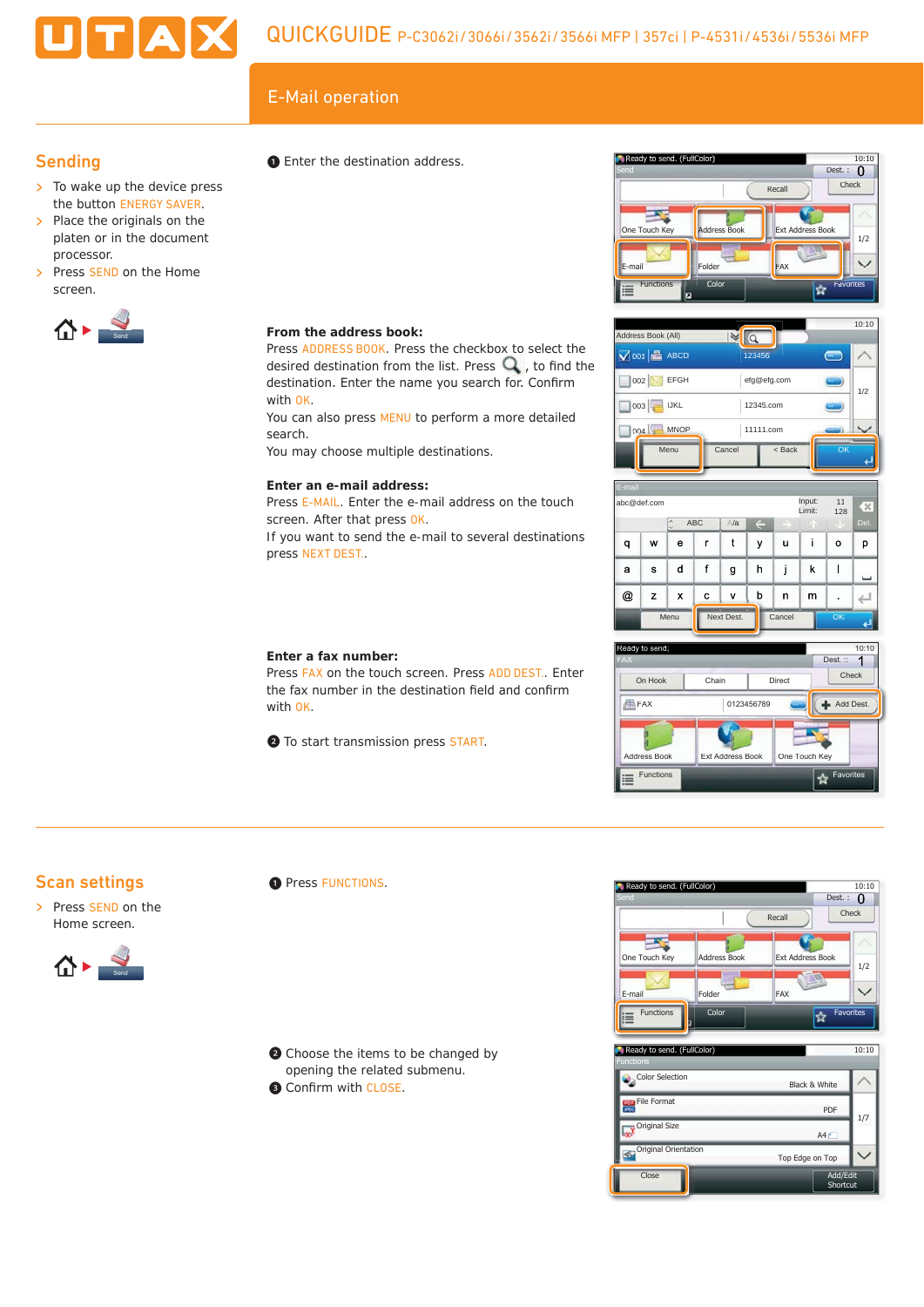# Fax operation

# Cancelling sending job

- $\triangleright$  If the documents are still fed, press STOP.
	-
- ❶ Press STATUS/JOB CANCEL.
- ❷ Press SEND JOB STATUS.
- ❸ Choose the job to be cancelled and press CANCEL.
- **4 Confirm with YES.** Communication is cancelled.



| Status/Job Cancel.<br>Send Job Status |        |         | 10:10 |  |
|---------------------------------------|--------|---------|-------|--|
| 0005 20123456                         |        | Process |       |  |
|                                       |        |         | 1/1   |  |
|                                       |        |         |       |  |
|                                       |        |         |       |  |
|                                       | Cancel | Close   |       |  |

# **Check** transmission result

- O Press STATUS/JOB CANCEL.
- ❷ Press SEND JOB LOG.

❸ The result is displayed. **O** Press **to display more details of the selected** transmission.



 $\circledcirc$ 



| Status/Job Cancel. | 10:10           |
|--------------------|-----------------|
| <b>FAX Job Log</b> |                 |
| 0015 11            | Completed OK    |
| 0014 0123456       | Canceled<br>1/3 |
| 0013 Broadcast: 2  | Canceled        |
| 0012 Broadcast: 2  | Canceled        |
|                    | Close           |

# Using Favorites

> Press FAVORITES on the Home screen.



❶ Select a favorite.

❷ Make the desired settings.

<sup>O</sup> Confirm the settings by pressing START.



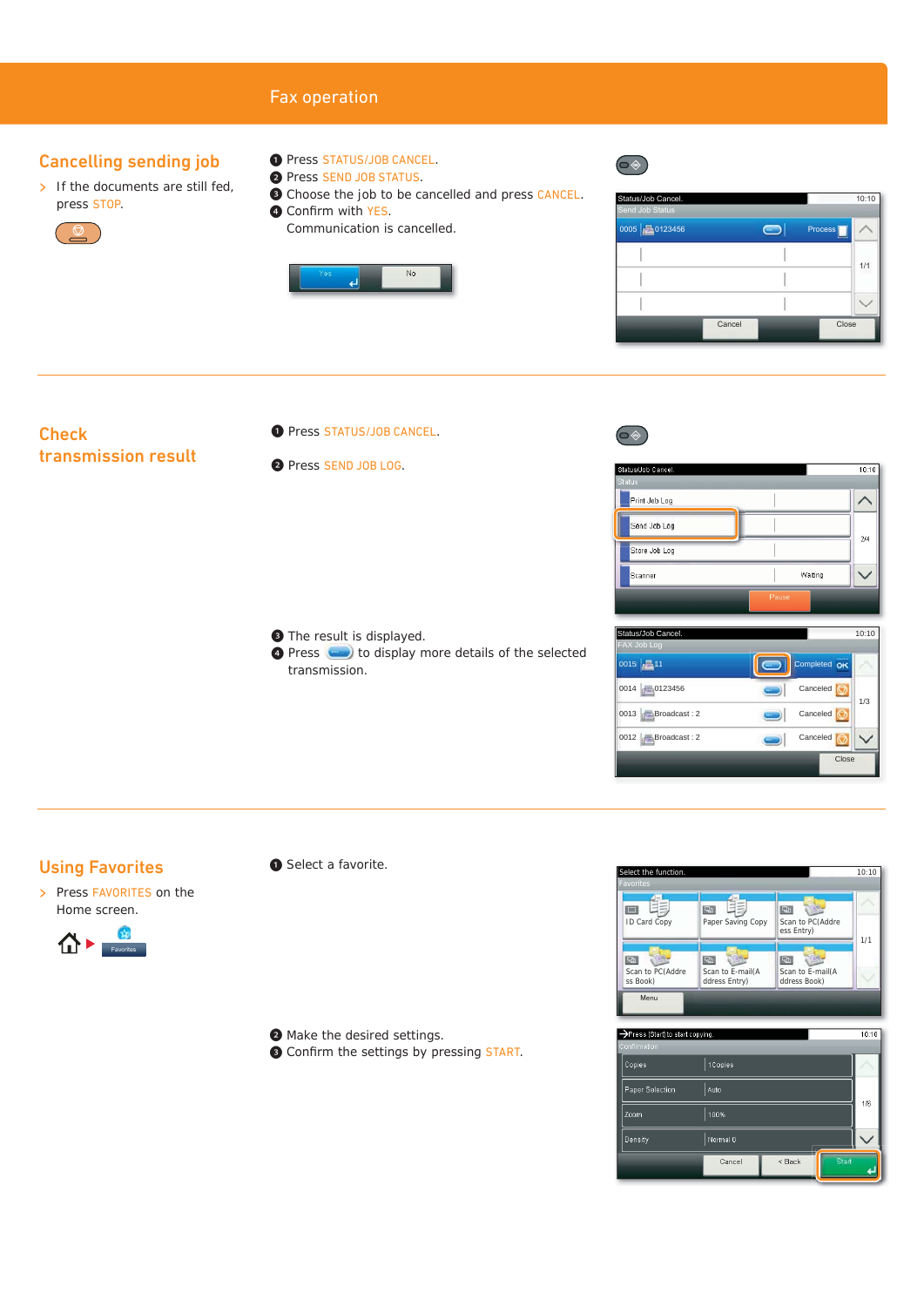

# Print operation

# Private printing

**Note**: To activate the private printing from the PC, select the JOB tab in the printer driver and click PRIVATE PRINT. The section CUSTOM allows you to type in your name directly.

- > From the application select FILE, PRINT.<br>> Select PROPERTIES.
- Select PROPERTIES.
- $\triangleright$  In the printer driver click on JOB.



> Press JOB BOX on the Home screen.



❶ Press PRIVATE PRINT.

- ❷ Select the creator of the private print job.
- ❸ Select the document to be printed from the list. If the document is password protected, type in the PIN with the TEN-KEY pad. O Select the creator of the private print job.<br>
O Select the document to be printed from the list. If<br>
the document is password protected, type in the<br>
PIN with the TEN-KEY pad.<br>
O Press PRINT to start printing.
	- **O** Press PRINT to start printing.

**Note:** By pressing **ii** jobs can be cancelled.





# Cancel print job

- ❶ Press STATUS/JOB CANCEL.
- ❷ Press PRINT JOB STATUS.
- ❸ Select the job you wish to cancel and press CANCEL.